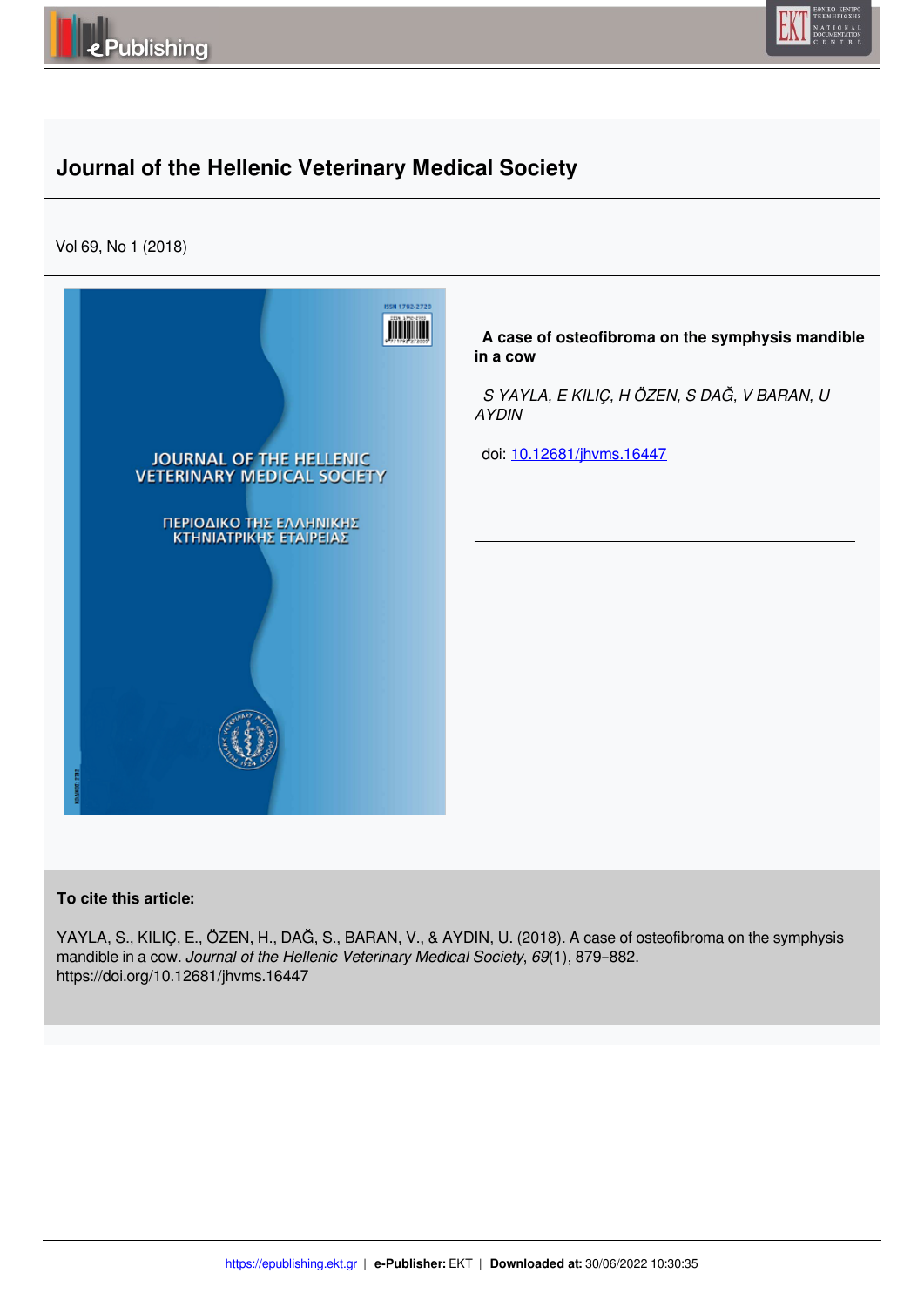

## **A case of osteofibroma on the symphysis mandible in a cow**

**Yayla S.1\*, Kiliç E.<sup>1</sup> , Özen H.<sup>2</sup> , Dağ S.<sup>2</sup> , Baran V.<sup>1</sup> , Aydin U.<sup>1</sup>**

<sup>1</sup>*Department of Surgery, Faculty of Veterinary Medicine, Kafkas University, Kars, Turkey.*

<sup>2</sup>*Department of Pathology, Faculty of Veterinary Medicine, Kafkas University, Kars, Turkey.*

**ABSTRACT.** Osteofibroma or ossifying fibroma both in human and animals is a rarely seen benign neoplasia. It usually locates on the mandible. Although it is commonly seen in young horses no case reports were described in cattle. In this case report, an osteofibroma located at the symphysis mandible in a cow was described. The tumor mass was reported to grow over in a two-month period to the size of soccer ball. The mass was totally extirpated and histopathological examination was performed. The mass was diagnosed as osteofibroma in microscopic examination.

*Keywords:* Osteofibroma, symphysis mandible, cow

*Corresponding Author:*  Sadik Yayla Department of Surgery, Faculty of Veterinary Medicine, Kafkas University, Kars, Turkey. Kars, TR-36100. E-mail:sadikyayla@gmail.com

*Date of initial submission: 20-11-2016 Date of revised submission: 28-5-2017 Date of acceptance: 2-6-2017*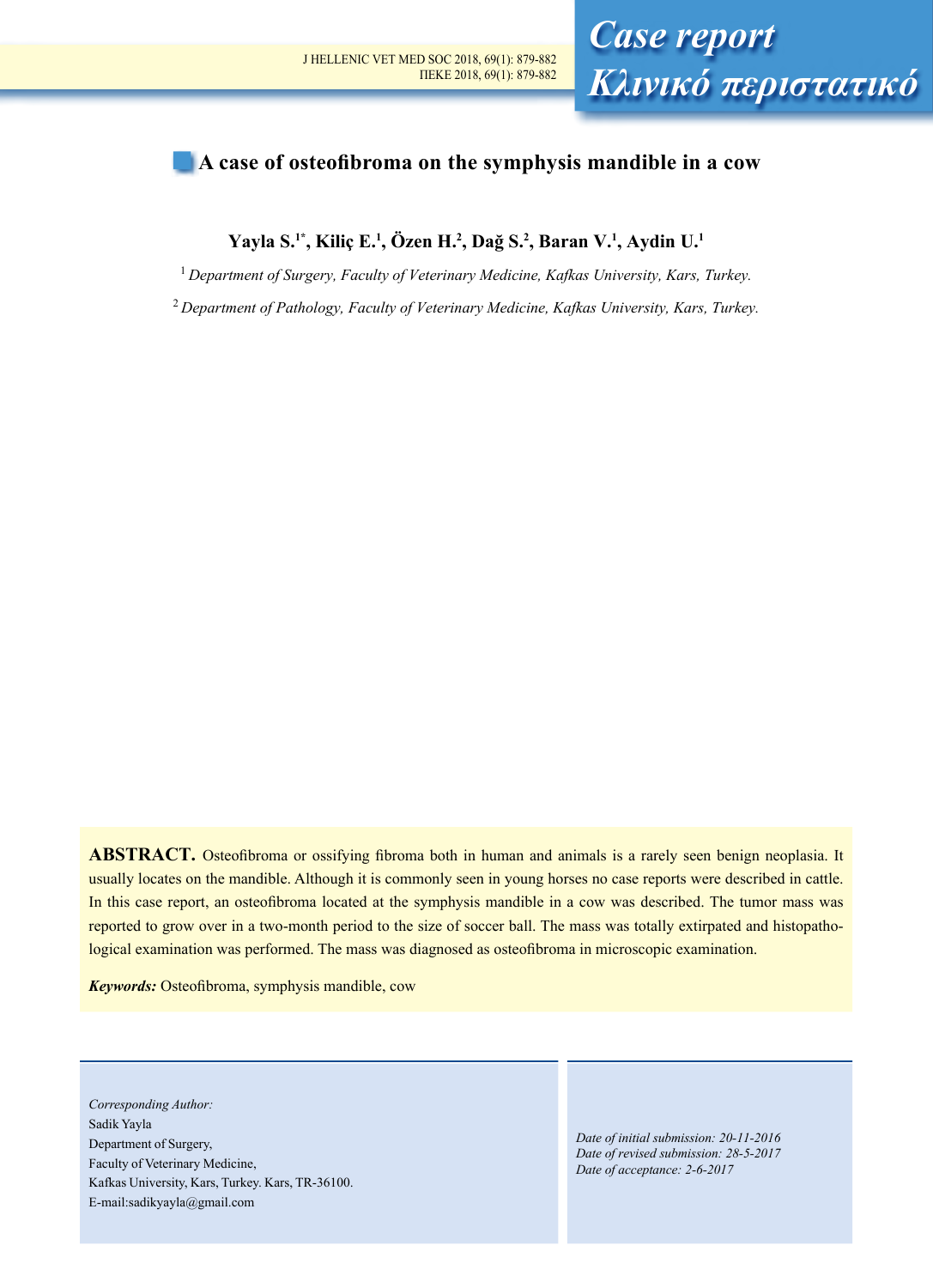#### **INTRODUCTION**

Ossifying fibromas are fibro-osseous neoplasms<br>
characterized by the replacement of normal bone by a fibrous cellular stroma containing foci of mineralized bone trabeculae and cementum-like material (Barnes et al., 2005).

Ossifying fibroma most frequently affects the mandible of human and animals causing distortion of the normal bone contour, displacement or loss of teeth, and difficulty with swallowing or eating (Morse et al., 1988; Whitten et al., 2006). It can also cause difficulty in breathing when present on the nasal cavity causing obstruction. Although osssifying fibromas are rare in animals, they are more frequently reported in young horses, and categorized as "equine juvenile ossifying fibroma"( Morse et al., 1988). While these neoplasias have also been reported in cats (Turrel and Pool 1982; Quigley and Leedale 1983), dogs (Miller et al., 2008), lama (McCauley et al., 2007), sheep (Rogers and Gould 1998), and goats (Pritchard 1984) we have not come across any data on cows.

Although it constitutes a significant group of fibro-osseous lesions combining characteristic clinical and microscopic features, the etiology of ossifying fibroma is not entirely understood. However, some authors associate it with neoplastic and metabolic imbalance (Bahl et al., 2012).

Here, we report a case of osteofibroma located in the mandibular symphysis of a 5-year-old pregnant Simmental cow.

### **CASE HISTORY**

A 5-year-old Simmental cow in the sixth month of pregnancy was brought to Kafkas University, Faculty of Veterinary Medicine Clinics. The anamnesis revealed that a walnut-sized mass was identified in the mandibular symphysis, and it grew to the size of a soccer ball in 2 months (Figure 1, Figure 2).

The mass significantly interfered with the animal's feeding ability. On clinical examination, the mass was firm in consistency and firmly attached to the mandible, making difficult for the animal to open its mouth. Incisor teeth were pushed towards the inside of the mouth. We decided to perform a surgical operation to relieve the animal's feeding difficulty.

After the routine preparations for the surgery, ringshaped local infiltration anesthesia (40 ml, 2% lidocaine HCl, Adokain®, Sanovel) was performed on the root of the mass with sedation (0.2 mg/kg intravenous, xylazine HCl, Rompun®, Bayer), and mental nerve block (7 ml, 2% lidocaine HCl, Adokain®, Sanovel) was performed. Then the mass was totally extirpated (Figure 3, Figure 4). After the mass was removed, one incisor tooth spontaneously fell out. The bleeding caused in the cavity formed after the removal of the mass was controlled using electrocautery. The cavity was then filled with an absorbable hemostatic agent (SURGICEL® Original Absorbable Hemostat, Ethicon), and the incision line was closed with simple separate stitches using polyglactin 910 sutures (No 2, Vicryl®, Ethicon).

In addition to postoperative use of an antiseptic mouthwash (Ülkem® Glycerin Iodine, Ülkem İlaç), wound care and parenteral antibiotic therapy (20,000 IU procaine benzylpenicillin, 20 mg dihydrostreptomycin sulfate/ kg/live weight, Reptopen S, CEVA-DIF) were administered for one week.





**Fig 1:** Preoperative view of the case **Fig 2:** View of the mass **Fig 3:** Postoperative view

J HELLENIC VET MED SOC 2018, 69(1) ΠΕΚΕ 2018, 69(1)

In the postoperative period following the removal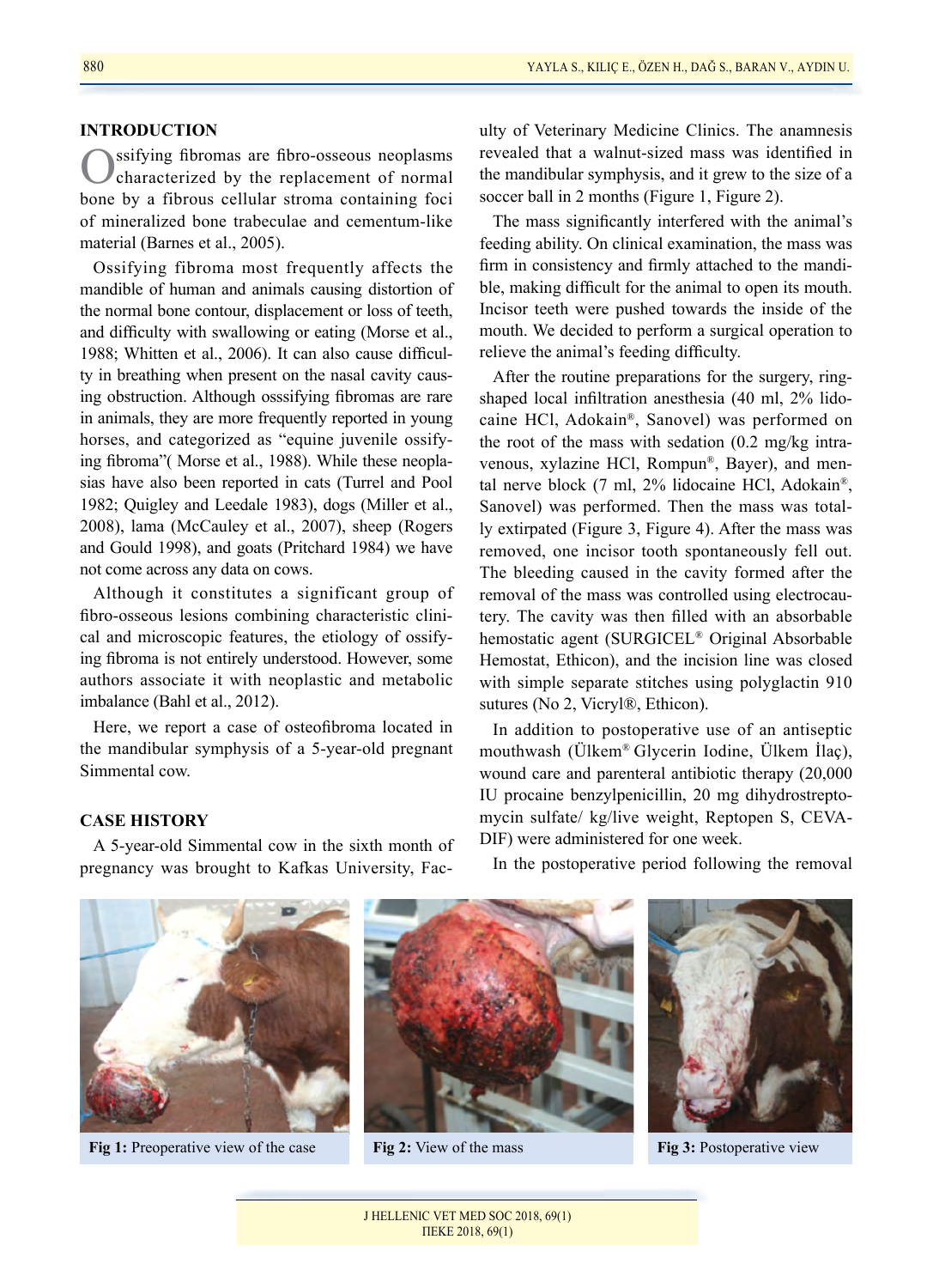



**Fig 6:** 2th month postoperative view

of the mass, a significant relief was observed in jaw movements, and the animal was able to eat and drink water more comfortably. The stitches in the surgical wound were removed on the 10th postoperative day, and no complication was seen in the region where the mass was located or in the general condition or pregnancy of the animal during the 2-month follow-up period (Figure 5, Figure 6).

The samples obtained from the extirpated mass were fixed in a 10% buffered formaldehyde solution for histopathological examination. Cross-sections prepared following routine procedures were stained with hematoxylin-eosine, and examined under a light microscopy.

#### **RESULTS AND DISCUSSION**

Ossifying fibroma, which is particularly specific to the mandible and described as benign progressive proliferation of the fibro-osseous tissue, is most frequently reported in very young horses or various domestic animal species such as cats, dogs, lama, sheep and goats (McCauley et al., 2007; Miller et al., 2008; Morse et al., 1988; Quigley and Leedale 1983; Pritchard 1984;



**Fig 4:** Extirpated mass **Fig 5:** The view of area in postoperative 2-month

Rogers and Gould 1998; Turrel and Pool 1982; Whitten et al., 2006). However, we have not come across any previous case report on its incidence in cows. In this case presentation, histopathologic features and the surgical manipulations and the follow ups of the mass located in the mandibular symphysis of a 5-year-old Simmental cow, which was 6 month-pregnant, was described. The mass was reported to grow significantly over a 2-month period and negatively affected the animal's jaw movements and feeding ability. After the histopathological examinatios the mass was named as osteofibroma. Due to the absence of previous reports on osteofibroma in cattle, the current case was considered to worth presenting.

Histologically, osteofibromas are characterized by dense fibroblastic stroma resembling disordered granulation tissue with isomorphic fibroblasts transforming into osteoblasts. Relatively regular spicules and trabeculae of bone rimmed by osteoblasts may be formed in a moderately vascularized fibro-osseous stroma (Carvalho et al., 2012; Morse et al., 1988). Osteofibroma can be histopathologically distinguished from fibrous dysplasia, osteoma and osteosarcoma (Kodaira et al., 2010; Morse et al., 1988). Generally, it is more like fibrous dysplasia. Fibrous dysplasia is the proliferation of bone trabeculae in benign dense fibrous stroma. However, bone trabeculae are not rimmed by osteoblasts in fibrous dysplasia as they are in ossifying fibroma. The connective tissue cells of ossifying fibroma lack pleomorphism and do not have the high mitotic index of osteosarcoma (Kodaira et al., 2010). In the present case, the tissue in the center of the mass was a